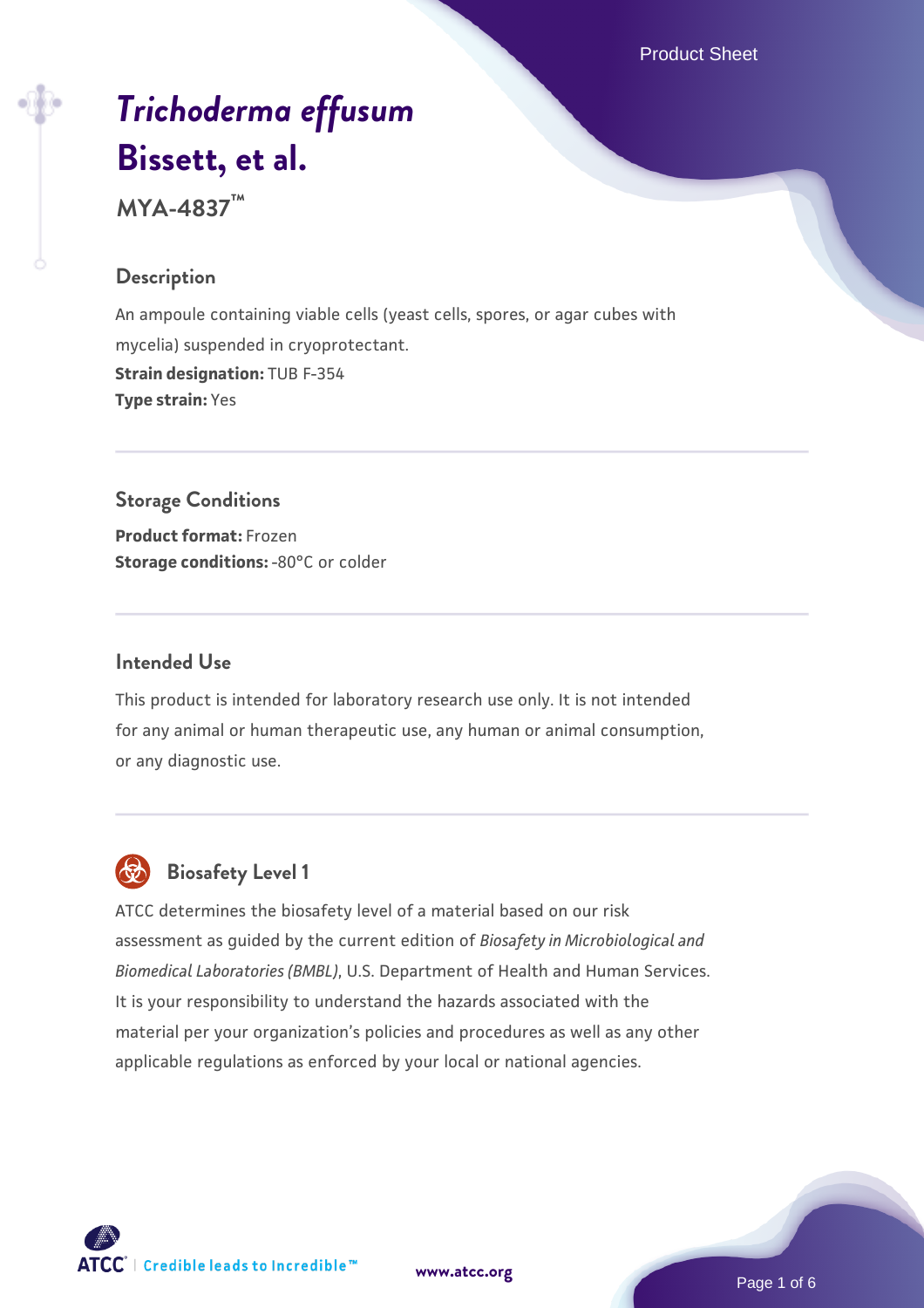#### **[Trichoderma effusum](https://www.atcc.org/products/mya-4837) [Bissett, et al.](https://www.atcc.org/products/mya-4837)** Product Sheet **MYA-4837**

ATCC highly recommends that appropriate personal protective equipment is always used when handling vials. For cultures that require storage in liquid nitrogen, it is important to note that some vials may leak when submersed in liquid nitrogen and will slowly fill with liquid nitrogen. Upon thawing, the conversion of the liquid nitrogen back to its gas phase may result in the vial exploding or blowing off its cap with dangerous force creating flying debris. Unless necessary, ATCC recommends that these cultures be stored in the vapor phase of liquid nitrogen rather than submersed in liquid nitrogen.

## **Certificate of Analysis**

For batch-specific test results, refer to the applicable certificate of analysis that can be found at www.atcc.org.

#### **Growth Conditions**

**Medium:**  [ATCC Medium 200: YM agar or YM broth](https://www.atcc.org/-/media/product-assets/documents/microbial-media-formulations/2/0/0/atcc-medium-200.pdf?rev=ac40fd74dc13433a809367b0b9da30fc) [ATCC Medium 324: Malt extract agar](https://www.atcc.org/-/media/product-assets/documents/microbial-media-formulations/3/2/4/atcc-medium-324.pdf?rev=5a8b3f6dcb23452d9462ec38b36f0bb6) [ATCC Medium 336: Potato dextrose agar \(PDA\)](https://www.atcc.org/-/media/product-assets/documents/microbial-media-formulations/3/3/6/atcc-medium-336.pdf?rev=d9160ad44d934cd8b65175461abbf3b9) **Temperature:** 25-30°C **Atmosphere:** Aerobic

#### **Handling Procedures**

**Frozen ampoules** packed in dry ice should either be thawed immediately or stored in liquid nitrogen. If liquid nitrogen storage facilities are not available, frozen ampoules may be stored at or below -70°C for approximately one

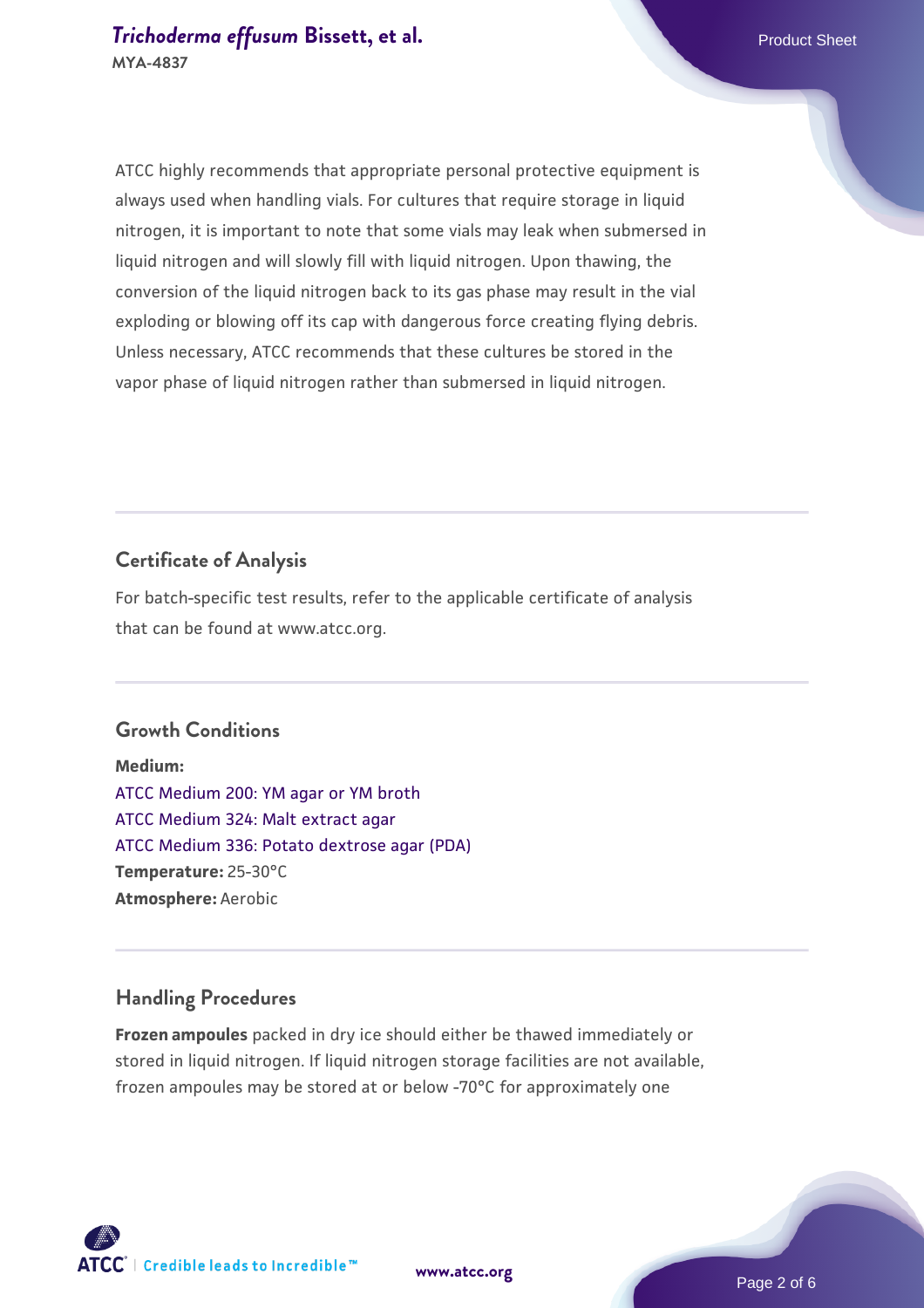# **[Trichoderma effusum](https://www.atcc.org/products/mya-4837) [Bissett, et al.](https://www.atcc.org/products/mya-4837)** Product Sheet

**MYA-4837**

week. **Do not under any circumstance store frozen ampoules at refrigerator freezer temperatures (generally -20°C).** Storage of frozen material at this temperature will result in the death of the culture.

- 1. To thaw a frozen ampoule, place in a **25°C to 30°C** water bath, until just thawed **(approximately 5 minutes)**. Immerse the ampoule just sufficient to cover the frozen material. Do not agitate the ampoule.
- 2. Immediately after thawing, wipe down ampoule with 70% ethanol and aseptically transfer 50 µL (or 2 to 3 agar cubes) of the content onto a plate or broth with medium recommended.
- Incubate the inoculum/strain at the temperature and conditions 3. recommended.
- 4. Inspect for growth of the inoculum/strain regularly. The sign of viability is noticeable typically after 2 to 3 days of incubation. However, the time necessary for significant growth will vary from strain to strain.

**Morphology:** On PDA medium at 30°C after 11 days, mycelium white to creamy white, appressed to granular in the center becoming funiculose at margin. Conidia developing in concentric zones of yellow to lime green. After 14 days, conidia green in mass, hyaline to pale green singly, broadly ellipsoidal, smooth, 5.25-6.75 µm x 3-5.25 µm. Chlamydospores present but rare, intercalary or terminal, subglobose to ellipsoidal,7.5-9 µm x 5.25-7.5 µm.

#### **Notes**

Type strain of species.

Additional, updated information on this product may be available on the ATCC

® web site at www.atcc.org.

#### **Material Citation**

If use of this material results in a scientific publication, please cite the material in the following manner: *Trichoderma effusum* Bissett, et al. (ATCC MYA-4837)

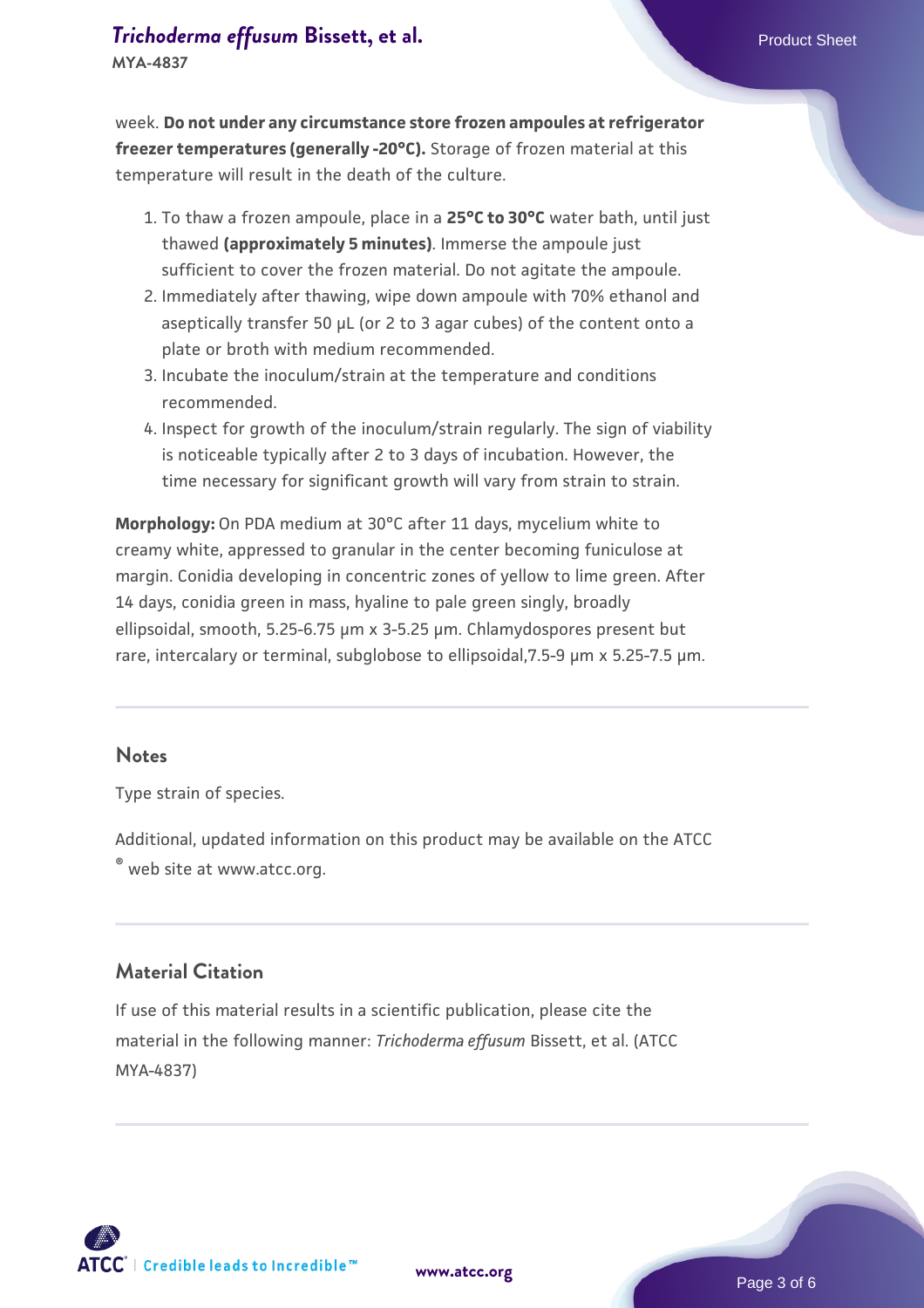#### **[Trichoderma effusum](https://www.atcc.org/products/mya-4837) [Bissett, et al.](https://www.atcc.org/products/mya-4837)** Product Sheet

**MYA-4837**

#### **References**

References and other information relating to this material are available at www.atcc.org.

#### **Warranty**

The product is provided 'AS IS' and the viability of ATCC® products is warranted for 30 days from the date of shipment, provided that the customer has stored and handled the product according to the information included on the product information sheet, website, and Certificate of Analysis. For living cultures, ATCC lists the media formulation and reagents that have been found to be effective for the product. While other unspecified media and reagents may also produce satisfactory results, a change in the ATCC and/or depositor-recommended protocols may affect the recovery, growth, and/or function of the product. If an alternative medium formulation or reagent is used, the ATCC warranty for viability is no longer valid. Except as expressly set forth herein, no other warranties of any kind are provided, express or implied, including, but not limited to, any implied warranties of merchantability, fitness for a particular purpose, manufacture according to cGMP standards, typicality, safety, accuracy, and/or noninfringement.

#### **Disclaimers**

This product is intended for laboratory research use only. It is not intended for any animal or human therapeutic use, any human or animal consumption, or any diagnostic use. Any proposed commercial use is prohibited without a license from ATCC.

While ATCC uses reasonable efforts to include accurate and up-to-date information on this product sheet, ATCC makes no warranties or representations as to its accuracy. Citations from scientific literature and

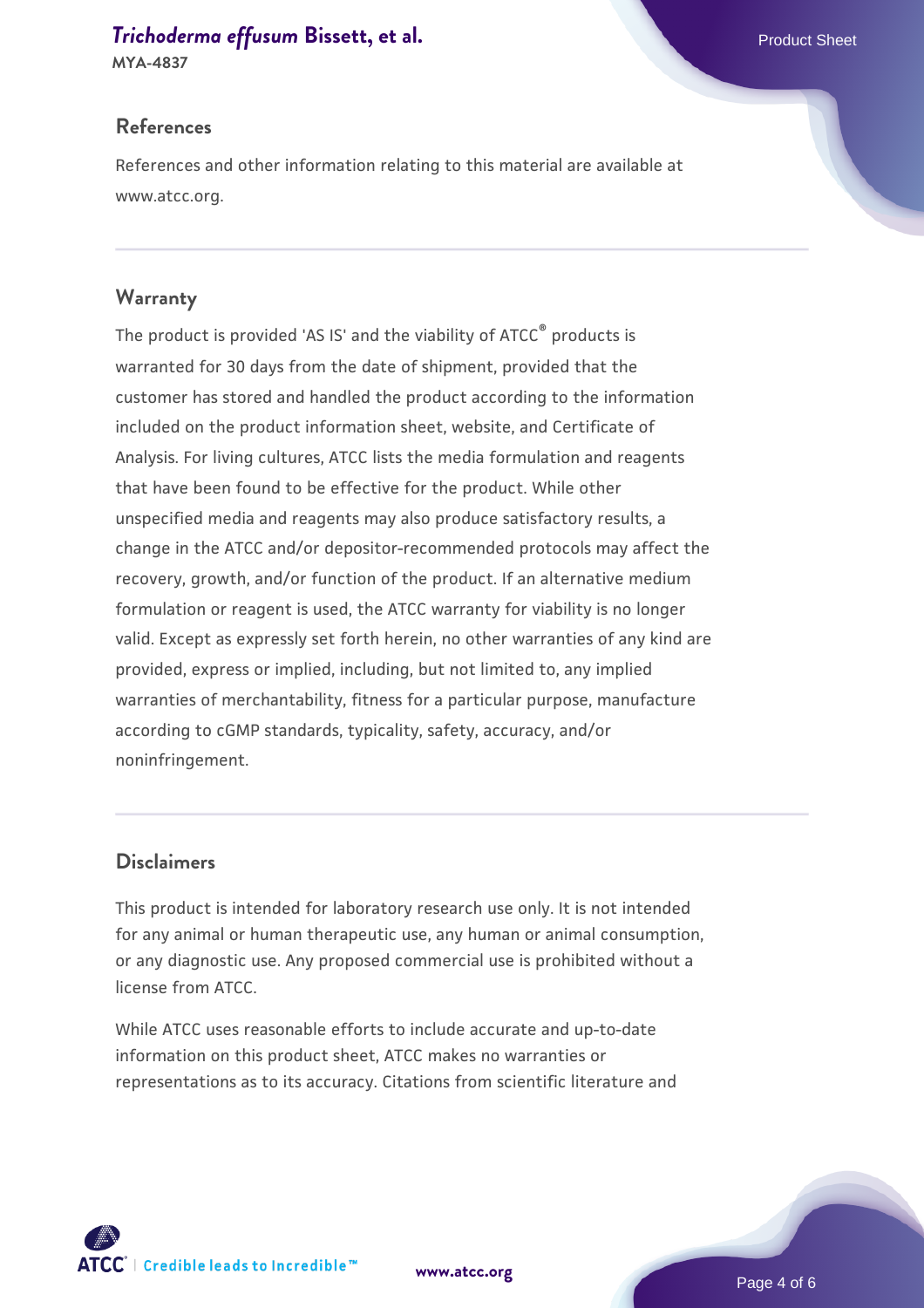patents are provided for informational purposes only. ATCC does not warrant that such information has been confirmed to be accurate or complete and the customer bears the sole responsibility of confirming the accuracy and completeness of any such information.

This product is sent on the condition that the customer is responsible for and assumes all risk and responsibility in connection with the receipt, handling, storage, disposal, and use of the ATCC product including without limitation taking all appropriate safety and handling precautions to minimize health or environmental risk. As a condition of receiving the material, the customer agrees that any activity undertaken with the ATCC product and any progeny or modifications will be conducted in compliance with all applicable laws, regulations, and guidelines. This product is provided 'AS IS' with no representations or warranties whatsoever except as expressly set forth herein and in no event shall ATCC, its parents, subsidiaries, directors, officers, agents, employees, assigns, successors, and affiliates be liable for indirect, special, incidental, or consequential damages of any kind in connection with or arising out of the customer's use of the product. While reasonable effort is made to ensure authenticity and reliability of materials on deposit, ATCC is not liable for damages arising from the misidentification or misrepresentation of such materials.

Please see the material transfer agreement (MTA) for further details regarding the use of this product. The MTA is available at www.atcc.org.

#### **Copyright and Trademark Information**

© ATCC 2021. All rights reserved. ATCC is a registered trademark of the American Type Culture Collection.

#### **Revision**

This information on this document was last updated on 2021-05-20